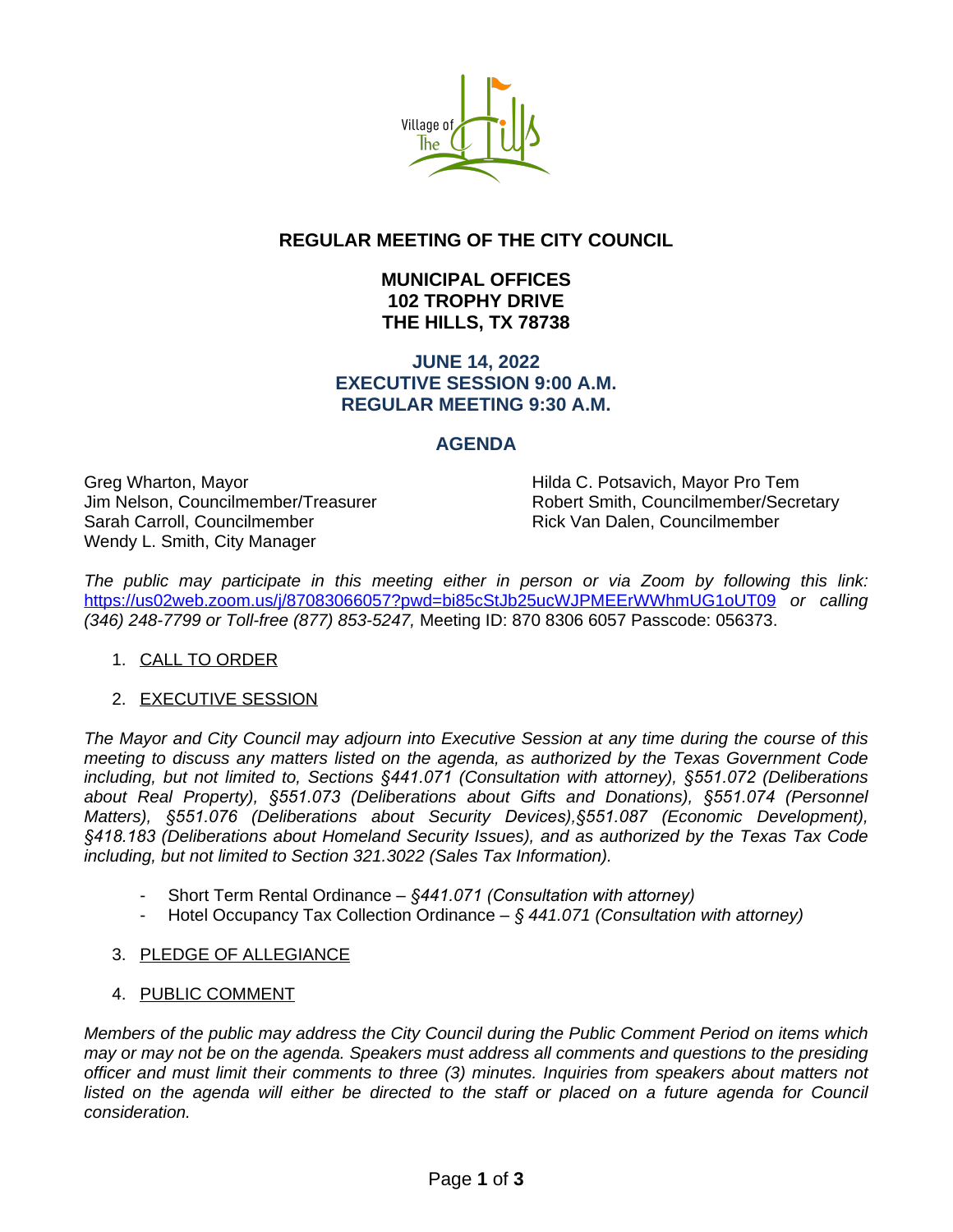### 5. CONSENT AGENDA

*The Consent Agenda includes non-controversial and routine items that the Council may act on with one single vote. The Mayor or any Councilmember may pull any item from the Consent Agenda to discuss and act upon individually on the Regular Agenda.*

- A. Minutes of the May 10, 2022, Regular City Council Meeting
- B. Finance/Treasurer's Report for May 2022

#### 6. REPORTS

- A. Law Enforcement
- B. POA Liaison
- C. MUD Liaison
- D. Club Liaison
- E. Park Liaison
- F. YAC Liaison
- G. City Manager's Report
- H. Mayor's Report

#### 7. BUSINESS ITEMS

- A. Discussion and consideration of an Ordinance Amending Chapter 9, Planning And Development to Create a New Article 9.03, Regulation of Short Term Rentals, Providing for Definitions, Adding Short Term Rental Standards; Establishing the Requirements for the Issuance, Maintenance and Renewal of Short Term Rental Permits, Providing for the Revocation of Same; and Providing Penalties
- B. Hold a Public Hearing Related to an Ordinance Amending the Village of The Hills Code of Ordinances Chapter 5, Business Regulations; to Adopt a New Article 5.01 to be Entitled Hotel Occupancy Tax
- C. Discussion and consideration of an Ordinance Amending the Village of The Hills Code of Ordinances Chapter 5, Business Regulations; to Adopt a New Article 5.01 to be Entitled Hotel Occupancy Tax, to Provide for the Authorization, Collection, and Use of Such Tax; to Provide Definitions, a Tax Rate of Seven Percent of the Price of a Hotel, Motel, or Other Lodging Rooms; and Penalties for Violation
- D. Discussion and consideration of awarding a contract for Landscaping Services (RFP 2022- 02)
- E. Discussion and consideration of a variance request for 2 Chameleon Court, related to Walking Trail Project VTH.003
- F. Discussion and consideration of renewing the contract for professional Audit Services with Singleton Clark & Company
- G. Discussion and consideration of approving an Election Agreement with Travis County for the November 8, 2022, Election
- H. Discussion and consideration of health insurance renewal with TML Health for Fiscal Year 2022-2023
- I. Discussion and consideration of an Interlocal Agreement between Village of The Hills and Travis County for an Update to the Hazard Mitigation Action Plan
- J. Discussion and consideration of cost estimates for a replacement cart path behind Stillmeadow Drive
- K. Discussion and consideration of policy and process changes recommended by the Parks and Recreation Commission
- L. Discussion and consideration of the Traffic Study by KSA Engineering and related recommendations
- M. Discussion and consideration of forming a committee for the  $25<sup>th</sup>$  Anniversary event